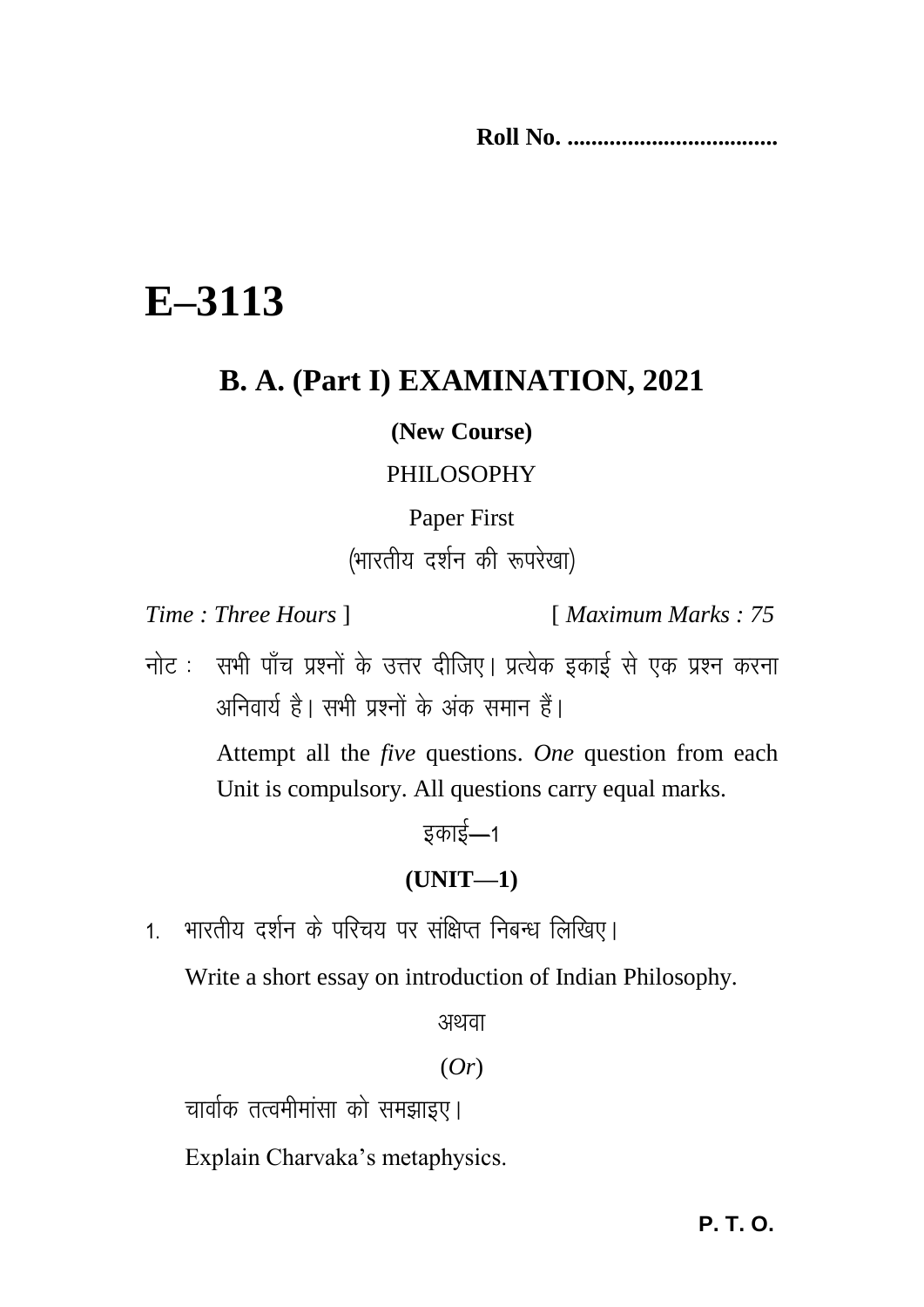# इकाई—2 **(UNIT—2)**

2. स्यादवाद की व्याख्या उदाहरण सहित कीजिए।

Explain and illustrate the theory of Syadvada with example.

अथवा

#### (*Or*)

बौद्ध दर्शन के अनुसार चार आर्य सत्य की व्याख्या कीजिए।

Explain the four noble truths according to Buddhism.

# डकाई $-3$ **(UNIT—3)**

3. न्याय दर्शन के अनुसार अनुमान प्रमाण की व्याख्या कीजिए।

Explain Anumana Pramana according to Nyaya Philosophy.

अथवा

(*Or*)

वैशेषिक दर्शन के परमाणवाद को स्पष्ट कीजिए।

Elucidate the theory of atoms according to Vaisheshika Philosophy.

# इकाई—4 **(UNIT—4)**

4. सांख्य दर्शन में पुरुष और प्रकृति क्या हैं ? समझाइए।

What is the Purusha and Prakriti in Samkhya Philosophy ? Explain.

अथवा

### (*Or*)

योग से आप क्या समझते हैं ? अष्टांग योग क्या है ?

What do you mean by Yoga? What is Ashtanga Yoga?